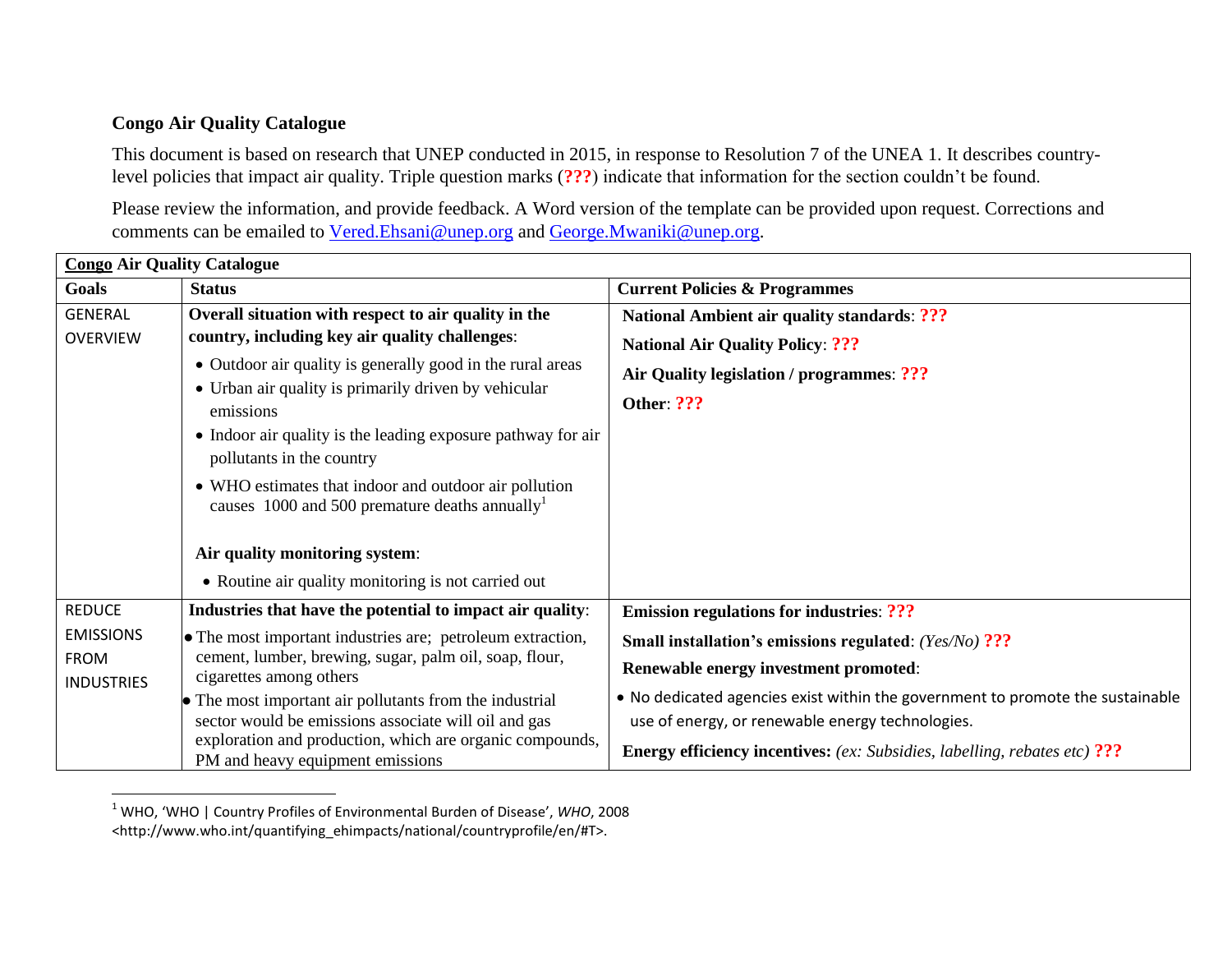|                                                                                            |                                                                                                                                                                                     | Incentives for clean production and installation of pollution prevention                                                                                                        |
|--------------------------------------------------------------------------------------------|-------------------------------------------------------------------------------------------------------------------------------------------------------------------------------------|---------------------------------------------------------------------------------------------------------------------------------------------------------------------------------|
|                                                                                            | <b>GDP</b> of country: USD 14.25B in $2013^2$                                                                                                                                       | technologies: ???                                                                                                                                                               |
|                                                                                            | Industries' share of GDP: 73.9% <sup>3</sup>                                                                                                                                        | Actions to ensure compliance with regulations: (monitoring, enforcement,                                                                                                        |
|                                                                                            | • Electricity sources:                                                                                                                                                              | fines etc) $?$ ??                                                                                                                                                               |
|                                                                                            | • 51.2% of the installed electricity generating capacity<br>(559000 KW in 2010) is generated from fossil fuel; the<br>rest 48.8% is generated from hydropower <sup>4</sup> .        | Other actions at national, sub-national and / or local level to reduce<br>industrial emissions: (can include incentives to move industries to less<br>populated areas here) ??? |
| <b>REDUCE</b><br><b>EMISSIONS</b><br><b>FROM</b>                                           | Key transport-related air quality challenges: (ex: vehicle<br>growth, old fleet, dirty fuel, poor public transport etc)<br>• Public transport is mainly run by private companies or | <b>Vehicle emission limit:</b> (Euro rating) ???                                                                                                                                |
|                                                                                            |                                                                                                                                                                                     | Fuel Sulphur content: (in ppm): Fuel (diesel)sulphur content restricted at<br>10000ppm and petrol at 500ppm                                                                     |
| <b>TRANSPORT</b>                                                                           | individuals, with minimal government or local authorities<br>investment in public transport                                                                                         | Fuel Lead content: Unleaded gasoline restrictions since 2005                                                                                                                    |
|                                                                                            | $\bullet$ Private car ownership is low with 27 cars per 1000<br>individuals                                                                                                         | <b>Restriction on used car importation:</b>                                                                                                                                     |
|                                                                                            |                                                                                                                                                                                     | • Importation of vehicles older than 7 years is prohibited                                                                                                                      |
|                                                                                            |                                                                                                                                                                                     | Actions to expand, improve and promote public transport and mass transit:<br>???                                                                                                |
|                                                                                            |                                                                                                                                                                                     | Actions to promote non-motorized transport: (ex: include sidewalks and bike                                                                                                     |
|                                                                                            |                                                                                                                                                                                     | lanes in new road projects, car-free areas etc) ???                                                                                                                             |
| <b>REDUCE</b><br><b>EMISSIONS</b><br><b>FROM OPEN</b><br><b>BURNING:</b><br><b>OUTDOOR</b> | <b>Outdoor, open burning:</b> (ex: is it commonly done?<br>burning what kinds of wastes? etc)                                                                                       | <b>Legal framework:</b> (ex: is burning banned?) ???                                                                                                                            |
|                                                                                            |                                                                                                                                                                                     | Actions to prevent open burning of municipal waste and / or agricultural                                                                                                        |
|                                                                                            | • Uncontrolled waste burning is one of the practices that<br>contributes to deteriorating air quality in urban centres                                                              | waste: ???                                                                                                                                                                      |
|                                                                                            | • Agricultural waste burning can also impact air quality in<br>the rural areas.                                                                                                     |                                                                                                                                                                                 |
|                                                                                            | • Due to the waste composition (plastics, waste tires, and<br>other organic/inorganic materials) unregulated waste                                                                  |                                                                                                                                                                                 |

<sup>&</sup>lt;sup>2</sup> 'Countries of the World - 32 Years of CIA World Fact Books', 2015 <http://www.theodora.com/wfb/#R>.<br><sup>3</sup> 'Countries of the World - 32 Years of CIA World Fact Books', 2015 <http://www.theodora.com/wfb/#R>.<br><sup>4</sup> 'Countries